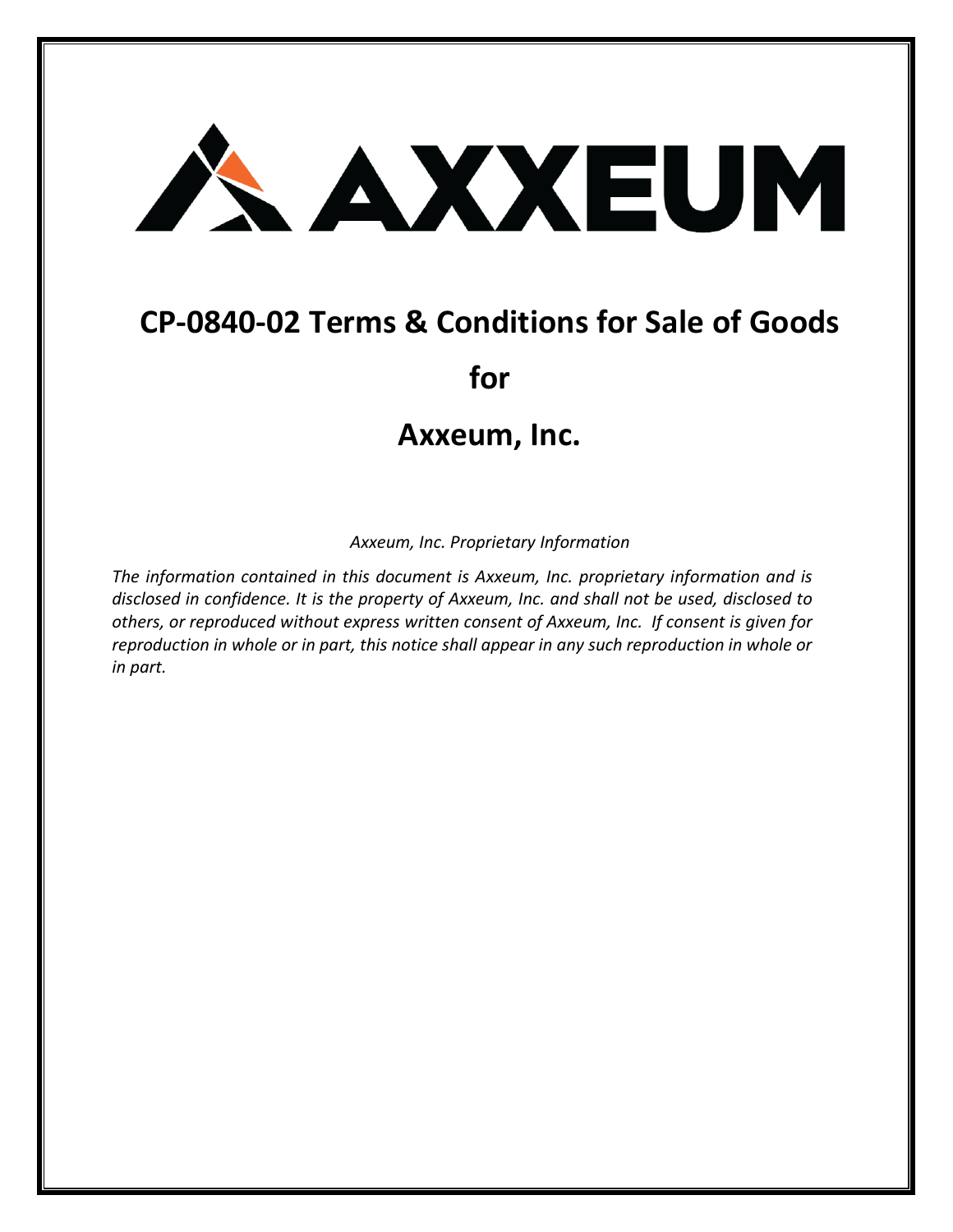|              | Terms & Conditions for Sale of Goods                                |                       |                            |
|--------------|---------------------------------------------------------------------|-----------------------|----------------------------|
|              | Standard:   Corporate Policy                                        |                       | <b>Effective:</b> 9/2/2021 |
| Status:      | Approved                                                            | Revision: $ 0\rangle$ |                            |
| Approved by: | Management                                                          | Pages: $\vert$ 1 of 3 |                            |
|              | <b>File:</b>   CP-0840-02 Terms & Conditions for Sale of Goods RevO |                       | Proprietary                |

Buyer may purchase goods (the "Goods") from Seller on an as-needed basis. The purchase of such Goods shall be subject to the price, quantities, and specifications set forth in the Purchase Order (the "Purchase Order") for such Goods. These conditions of sale (the "Conditions") are an integral part and are incorporated into all Purchase Orders, offers and agreements for the sale of Goods by Seller. Amendment of the Conditions is only valid if confirmed in writing by Seller. Any condition specified by the Buyer in its order, or otherwise, is rejected and will only have effect if accepted by Seller in writing. Seller will confirm the Buyer's orders by an order acknowledgment. An agreement for sale of Goods will be concluded only upon the issuance of such an order acknowledgment ("Acknowledgment") or a signed agreement.

| <b>CLAUSE NO.</b> | TITLE / INFO.                                                                                                                                                                                                                                                                                                                                                                                                                                                                                                                                                                                                                                                                                                                                                                                                                                                                                                         |
|-------------------|-----------------------------------------------------------------------------------------------------------------------------------------------------------------------------------------------------------------------------------------------------------------------------------------------------------------------------------------------------------------------------------------------------------------------------------------------------------------------------------------------------------------------------------------------------------------------------------------------------------------------------------------------------------------------------------------------------------------------------------------------------------------------------------------------------------------------------------------------------------------------------------------------------------------------|
| G                 | General<br>The Goods shall meet the agreed specifications. If no specifications are agreed, the Goods shall meet the<br>general specifications of Seller at the time of delivery. Statements presented in product information,<br>handbooks, web sites, price lists or other information regarding the Goods will only be binding on Seller if<br>expressly referred to in an Offer, Acknowledgment or Agreement.                                                                                                                                                                                                                                                                                                                                                                                                                                                                                                     |
| 1.                | <b>Delivery Time</b><br>The agreed delivery date of the Goods shall mean the dispatched date from Seller, irrespective of Incoterm<br>agreed. Seller is entitled to divide the delivery into separate lots. If no delivery time is agreed, delivery shall be<br>made according to Seller's capacity planning. Delivery will be made Ex Works Seller (Incoterms 2010) unless<br>otherwise agreed. Risk of loss and damage to the Goods shall pass to Buyer upon such Delivery ("Risk Transfer<br>Date").                                                                                                                                                                                                                                                                                                                                                                                                               |
| 1.2               | <b>Delay in Delivery</b><br>Should the delivery be delayed, the Buyer's sole remedy is to cancel the purchase of the Goods, provided that<br>the Goods must be delayed more than eight weeks. Cancellation shall be in writing. Seller has a restocking fee<br>of 30% on all purchases.<br>Note: Seller shall not be liable for any direct or indirect damage or consequences attributable to any delay in<br>delivery of any Goods, except in the event of Seller's gross negligence.                                                                                                                                                                                                                                                                                                                                                                                                                                |
| 2.                | <b>Buyer Notice</b><br>In the event of any defects or shortages in the Goods delivered for which Seller is liable, the Buyer shall give<br>notice to Seller in writing within (i) one week of the Goods arriving at their named point of destination under<br>the Incoterm agreed (the "Destination") or (ii) within two weeks from the day the Buyer noticed any defect or<br>shortage which was not reasonably possible to detect upon arrival of the Goods at the Destination. If<br>notification is made after the dates stated above or more than one year after the Risk Transfer Date, Seller is<br>not obliged (liable) to perform any remedy or pay any reduction in price related to defects or shortages in the<br>Goods. Warranty claim submitted by Buyer shall be reviewed by Seller to ensure eligibility. If eligible Seller will<br>issue a Return Material Authorization (RMA) number to the Buyer. |
| 2.1               | <b>Terms of Warranty</b><br>Seller warrants that the Goods you have purchased are free from defects in materials and workmanship under<br>normal use during the warranty period. The warranty period of one year begins on the Risk Transfer Date. The<br>warranty extends only to the original purchaser. It is not transferable to anyone who subsequently purchases<br>the Goods from you.<br>The term "Goods" means a Seller manufactured item or Original Equipment Manufacturer (OEM) or<br>Commercial Off The Shelf (COTS) item, its features, conversions, upgrades, elements, or accessories, or any<br>combination of them.                                                                                                                                                                                                                                                                                 |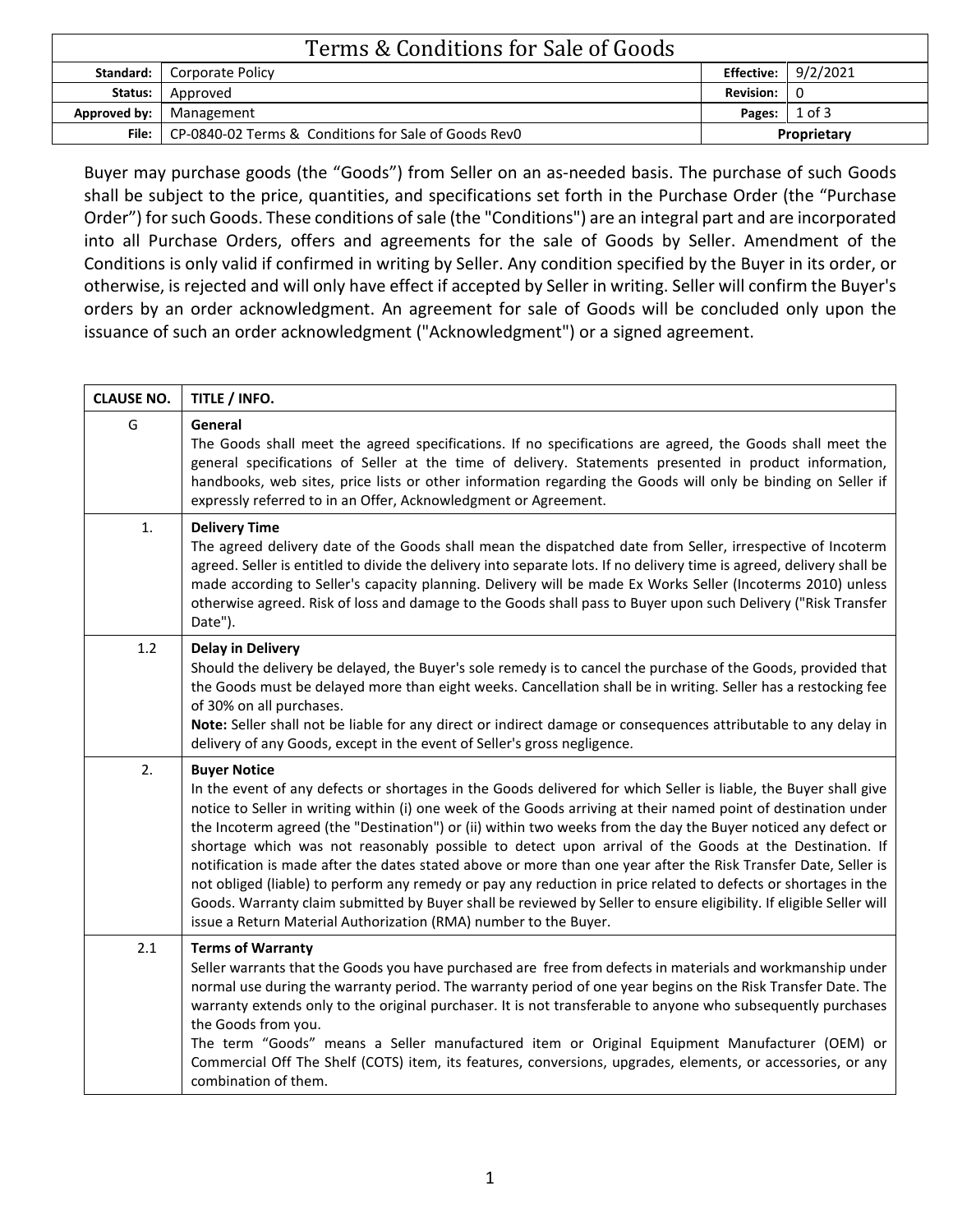|              | Terms & Conditions for Sale of Goods                                |                       |                       |
|--------------|---------------------------------------------------------------------|-----------------------|-----------------------|
|              | <b>Standard:</b>   Corporate Policy                                 |                       | Effective: $9/2/2021$ |
| Status:      | Approved                                                            | Revision: I           |                       |
| Approved by: | Management                                                          | Pages: $\vert$ 2 of 3 |                       |
|              | <b>File:</b>   CP-0840-02 Terms & Conditions for Sale of Goods RevO |                       | Proprietary           |

|     | EXCEPT AS EXPRESSLY SET FORTH IN THIS PARAGRAPH, SELLER MAKES NO WARRANTIES, EXPRESS OR<br>IMPLIED, INCLUDING, BUT NOT LIMITED TO, ANY IMPLIED WARRANTY OF MERCHANTABILITY OR FITNESS<br>FOR A PARTICULAR PURPOSE, WHICH ARE EXPRESSLY DISCLAIMED.                                                                                                                                                                                                                                                                                                                                                                                                                                                                                                                                                                                                                                                                                                                                                                                                                                                                                                                                                                                                                                                              |
|-----|-----------------------------------------------------------------------------------------------------------------------------------------------------------------------------------------------------------------------------------------------------------------------------------------------------------------------------------------------------------------------------------------------------------------------------------------------------------------------------------------------------------------------------------------------------------------------------------------------------------------------------------------------------------------------------------------------------------------------------------------------------------------------------------------------------------------------------------------------------------------------------------------------------------------------------------------------------------------------------------------------------------------------------------------------------------------------------------------------------------------------------------------------------------------------------------------------------------------------------------------------------------------------------------------------------------------|
| 2.2 | <b>Warranty Exclusions</b><br>Expendable parts such as tubing, filters, and hardware;<br>➤<br>Routine cleaning or normal cosmetic and mechanical wear;<br>➤<br>Damage as a result of an act of God;<br>➤<br>Damage from accident, misuse, abuse, or neglect;<br>➤<br>Damage from use of fluids causing damage;<br>➤<br>Damage from use outside the product's usage or storage parameters;<br>➤<br>Damage from modification in order to incorporation into other products;<br>➤<br>Damage from repair or replacement of warranted parts by a service provider other than<br>⋗<br>Seller; or<br>➤<br>Damage from failure to perform preventative maintenance (as applicable).                                                                                                                                                                                                                                                                                                                                                                                                                                                                                                                                                                                                                                     |
| 2.3 | Remedy<br>In the event of any defects in the Goods for which Seller is liable under these Conditions, Seller shall at its own<br>expense, and at its sole discretion, will repair or replace defective Goods with new Goods or, at the option of<br>seller, serviceable used Goods that are equivalent or superior to new Goods in performance. In the event of a<br>shortage, Seller shall deliver the missing quantities. Delivery of new or missing Goods shall be made within the<br>reasonable time it will take Seller to produce new Goods (if needed) and transport it to the Destination.<br>Defective Goods shall be handed over to Seller at the Destination at the same time as any new Goods are<br>delivered. Seller must be given a reasonable opportunity to investigate and address any defects or shortages in<br>the Goods. Note: Apart from the remedies and compensation expressly set out above, the Buyer is not entitled<br>to any compensation or remedies with respect to any defect or shortage in the Goods, except in the<br>event of Seller's gross negligence.                                                                                                                                                                                                                   |
| 3.  | <b>Force Majeure</b><br>Neither party shall be liable for delay in performing or failure to perform its obligations if the delay or failure<br>results from any cause outside its reasonable control including war, terrorism, fire, explosion, flooding or other<br>extreme weather, major machine break down, shortage of materials, pandemics, strikes, lockouts and other<br>labor disputes, trade disputes, or refusals to grant licenses ("Force Majeure"). Delay or failure by a party to<br>perform its obligations due to Force Majeure shall not constitute a breach of contract with the effect that the<br>affected party is relieved from liability and any other contractual remedy for breach of contract during the time<br>the Force Majeure persists. The time for performance shall be extended by a period equivalent to the time the<br>Force Majeure persists. If Force Majeure persists for more than three months, either party shall be entitled to<br>terminate the Agreement in respect of Goods not yet delivered to the Buyer. In the event of such a termination,<br>neither party will be entitled to any compensation, except that any prepayment for Goods not delivered shall<br>be refunded to the Buyer and any Goods in transit not delivered shall be reverted to Seller. |
| 4.  | <b>Retention of Title and Security Interest</b><br>(i) Seller holds title to the Goods delivered until the Buyer has made full payment for the Goods, and (ii) the<br>Buyer has made full payment of all other monies due from the Buyer to Seller. To secure payment, Buyer hereby<br>grants Seller a security interest in the Goods and any and all proceeds, accounts, contract rights, bond rights,<br>lien rights, instruments, and general intangibles of Buyer, and all other rights of Buyer to the payment of money,<br>arising from any sale or other disposition of the Goods or a portion of the Goods. Buyer authorizes Seller to file<br>financing statements or other documentation covering the Goods as Seller shall deem necessary or desirable<br>to protect its interest in the Goods.                                                                                                                                                                                                                                                                                                                                                                                                                                                                                                      |
| 5.  | Payments, Taxes, and Overdue Interests<br>Prices do not include any present or future federal, state, local or value-added taxes based upon or measured<br>by the sale, use, manufacture, or shipment of the Goods covered hereby. All such taxes shall be for Buyer's<br>account, and, if paid by Seller, the Buyer agrees to reimburse Seller on demand the full amount thereof, plus                                                                                                                                                                                                                                                                                                                                                                                                                                                                                                                                                                                                                                                                                                                                                                                                                                                                                                                         |